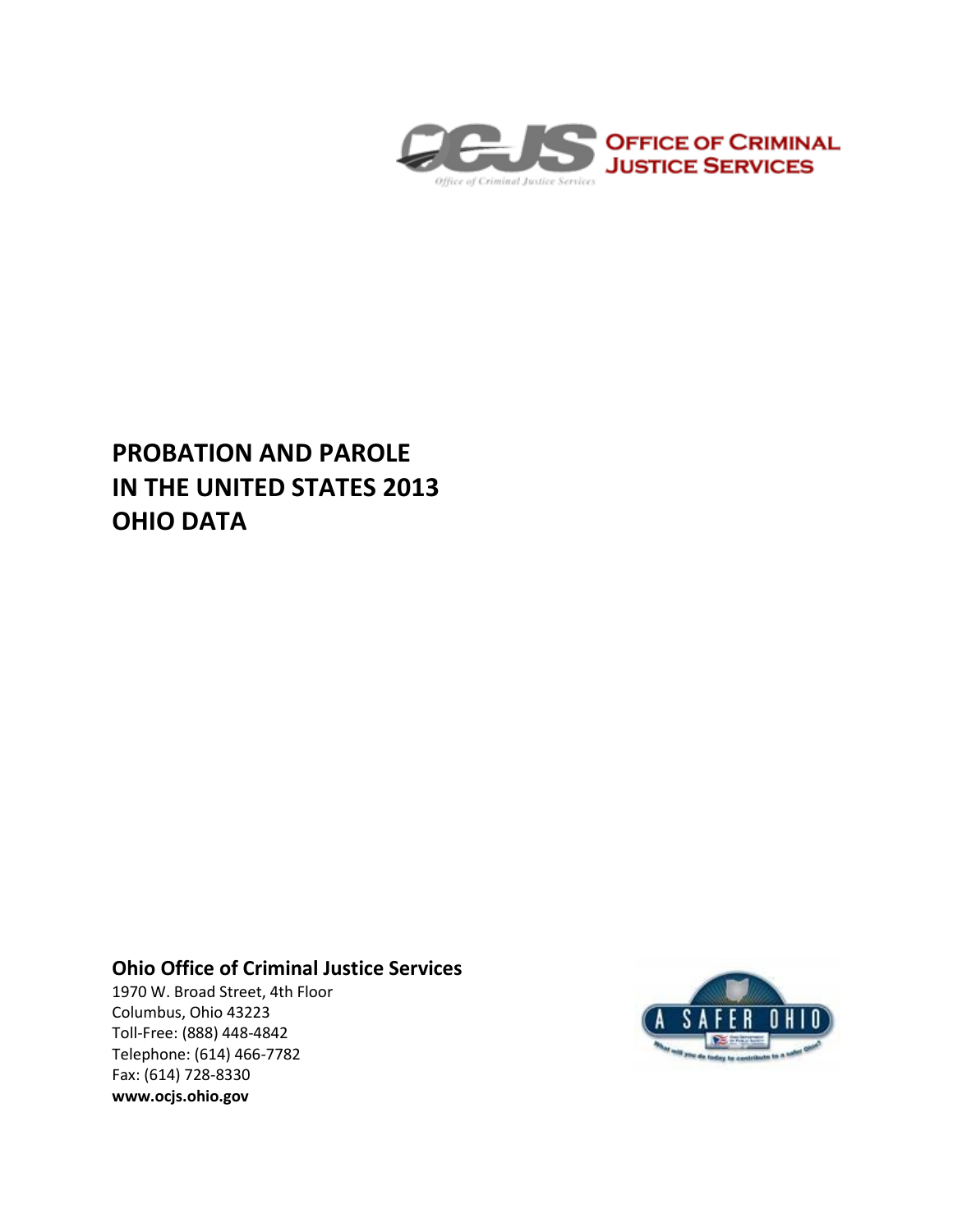## **PROBATION AND PAROLE IN THE UNITED STATES, 2013**

In October 2014 the Bureau of Justice Statistics released *Probation and Parole in the United States, 2013.* Data come from the 2013 Annual Probation Survey and the 2013 Annual Parole Survey. The surveys cover the federal system, all 50 states, and the District of Columbia.

Probation is defined here as a court-ordered period of correctional supervision in the community, generally as an alternative to incarceration. Parole is defined as a period of conditional supervised release in the community following a prison term.

The following are highlights taken from this report.

- At yearend 2013, an estimated 4,751,400 adults were under community supervision. The majority, 82%, were on probation, while 18% were on parole.
- In Ohio, approximately 267,400 adults were under community supervision at the end of 2013, a decrease of 1.6% from the previous year.

### **Probation statistics**

- The U.S. probation population decreased 0.9% in 2013 to 3,910,647 adults on probation.
- At yearend 2013, the probation supervision rate was 1,605 probationers per 100,000 adult U.S. residents, or 1 in 62 U.S. adult residents.
- Ohio ranked fourth highest in the total number of adults on probation, behind Georgia, Texas and California, with an estimated 250,630 probationers by yearend 2013. This represents a decrease of 2.5% from January 1, 2013 to December 31, 2013.
- Ohio's probation rate of 2,802 per 100,000 adult residents was greater than the national rate of 1,605 per 100,000 adult residents.

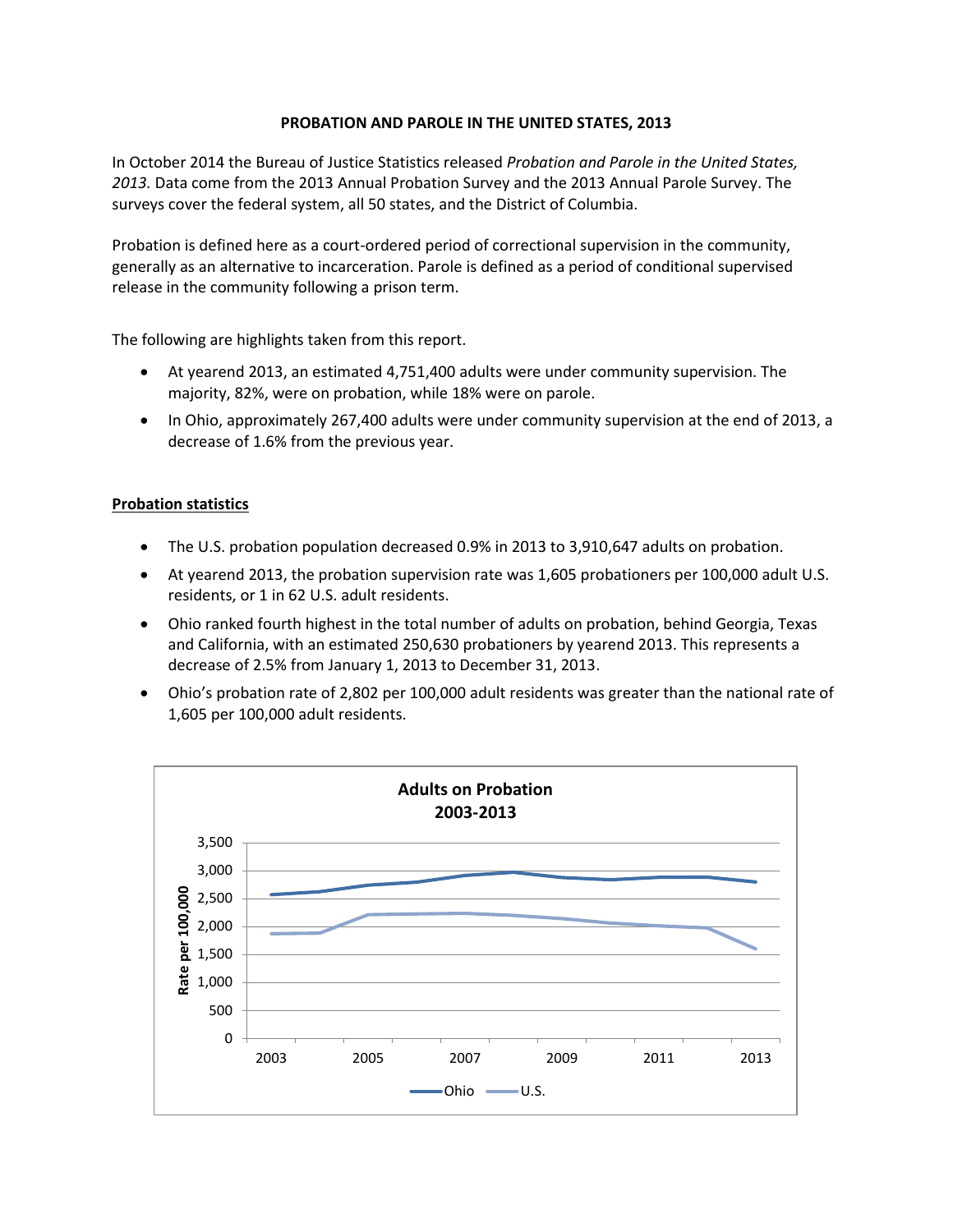### **Parole statistics**

- The parole population in the U.S. increased 1.6% in 2013 to 853,215 adults on parole.
- In 2013, 350 persons per 100,000 adult U.S. residents were under parole supervision, or 1 in 286 U.S. adult residents.
- Ohio ranked thirteenth highest in the nation, with 16,797 adults on parole by yearend 2013. This represents an increase of 14.6% from January 1, 2013 to December 31, 2013.
- Ohio's parole rate of 188 per 100,000 adult residents was less than the national average of 350 per 100,000 adult residents.